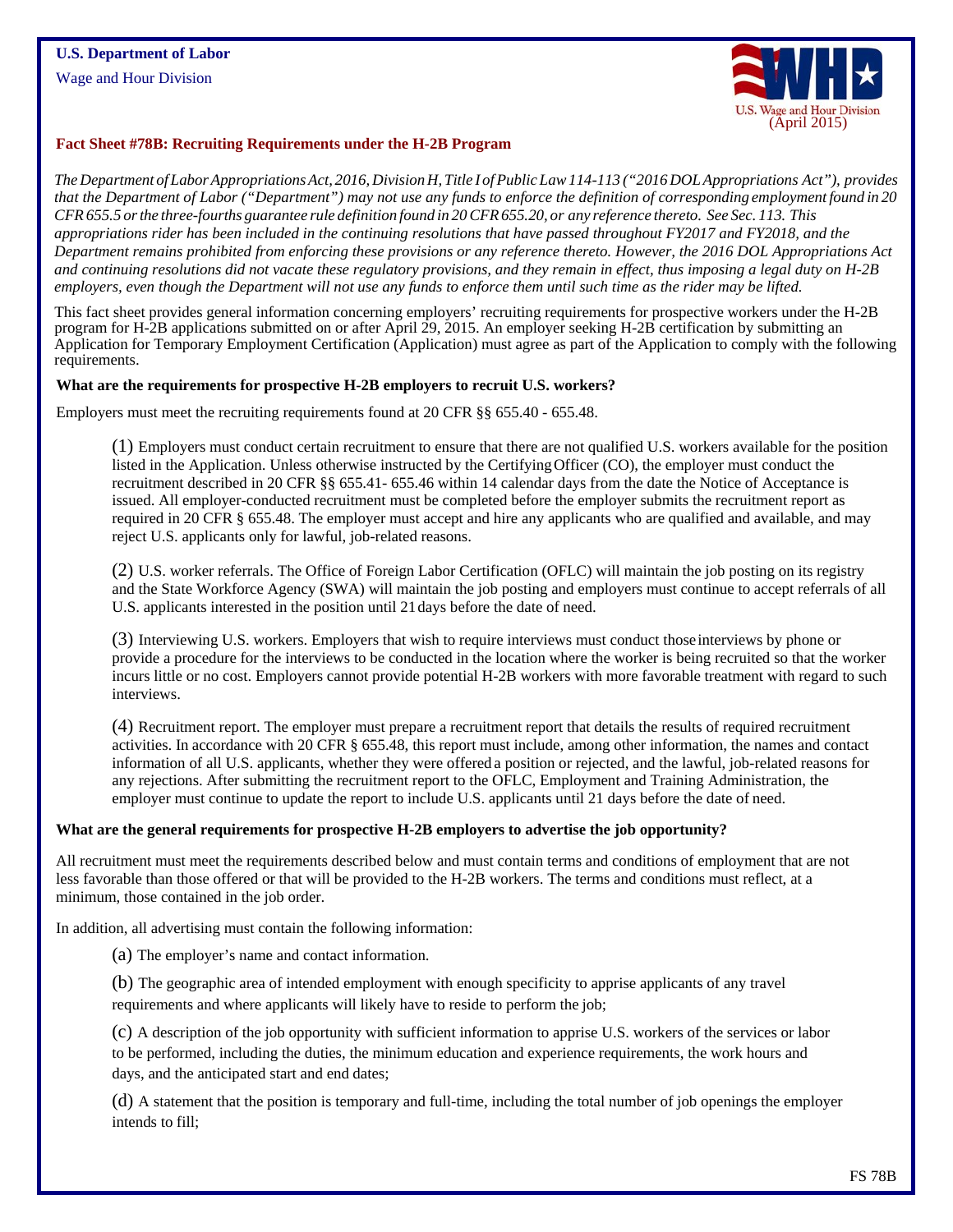(e) If applicable, a statement that overtime will be available to the worker and the wage offer(s) for working any overtime hours;

(f) If applicable, a statement indicating that on-the-job training will be provided to the worker;

(g) The wage the employer is offering, or in the event that there are multiple wage offers (such aswhere an itinerary is authorized through special procedures with multiple wage rates or where the employer will pay multiple wage rates based on experience), the range of applicable wage offers;

(h) If applicable, any board, lodging, or other facilities the employer will offer to workers or intendsto assist workers in securing;

(i) A list of all deductions not required by law that the employer will make from the worker's paycheck, including, if applicable, reasonable deductions for board, lodging, and other facilities offered to the worker;

(j) A statement that transportation and subsistence from the place where the worker has come to work for the employer to the place of employment and return transportation and subsistence will be provided as required by 20 CFR  $\S$  655.20(j)(1) (see Fact Sheet [#78F\)](http://www.dol.gov/WHD/regs/compliance/whdfs78f.htm);

(k) If applicable, a statement that work tools, supplies, and equipment will be provided to theworker without charge;

(l) If applicable, a statement that daily transportation to and from the worksite will be provided by the employer;

(m) A statement summarizing the three-fourths guarantee as required by 20 CFR  $\S$  655.20(f) (see Fact Sheet [#78E\)](http://www.dol.gov/WHD/regs/compliance/whdfs78e.htm); and

(n) A statement directing applicants to apply at the nearest office of the SWA in the State in which the advertisement appeared, that SWA's contact information, and, if applicable, the job order number.

## **What are the specific requirements for prospective H-2B employers to advertise the job opportunity in newspapers?**

(1) The employer must place an advertisement (in a language other than English, where appropriate) on two separate days, which may be consecutive, one of which must be a Sunday, in a newspaper of general circulation serving the area of intended employment and appropriate to the occupation and the workers likely to apply for the job opportunity. If the job opportunity is located in a rural area that does not have a newspaper with a Sunday edition, the CO may direct the employer, in place of a Sunday edition, to advertise in the regularly published daily edition with the widest circulation in the area of intended employment. The newspaper advertisements must satisfy the requirements described above as required by 20 CFR § 655.41.

(2) The employer must maintain copies of newspaper pages (with date of publication and full copy of the advertisement), or tear sheets of the pages of the publication in which the advertisements appeared, or other proof of publication furnished by the newspaper containing the text of the printed advertisements and the dates of publication, consistent with the document retention requirements in 29 CFR 503.17 (see Fact Sheet [#78I:](http://www.dol.gov/WHD/regs/compliance/whdfs78i.htm) What Records Must Be Maintained by All H-2B Employers?).

### **What are an employer's obligations to contact its former U.S. employees?**

The employer must solicit the return of any U.S. workers employed during the previous year in the occupation and place of employment for which the employer is requesting H-2B workers. This includes employees laid off within 120 calendar days before the date of need, but not those employees who were dismissed for cause orwho abandoned the worksite. Contact may be made by mail or other effective means; it must disclose the terms of the job order, and solicit the worker's return. The employer must maintain documentation sufficient to prove such contact.

### **What are an employer's obligations to contact a union and the workers' bargaining representative?**

If the occupation or industry is customarily unionized, the SWA will circulate the job order to the appropriate union(s) to elicit referrals.

If there is a bargaining representative for any of the employer's employees in the occupation and area of intended employment, the employer must provide the bargaining representative(s) a copy of the Application and the job order, and must maintain documentation demonstrating that the copies were sent. An employer in such a case must include information in its recruitment report that confirms that the bargaining representative(s) was contacted and notified of the position openings and whether the representative(s) referred qualified U.S. workers, including the number of referrals, or was non-responsive to the employer's requests.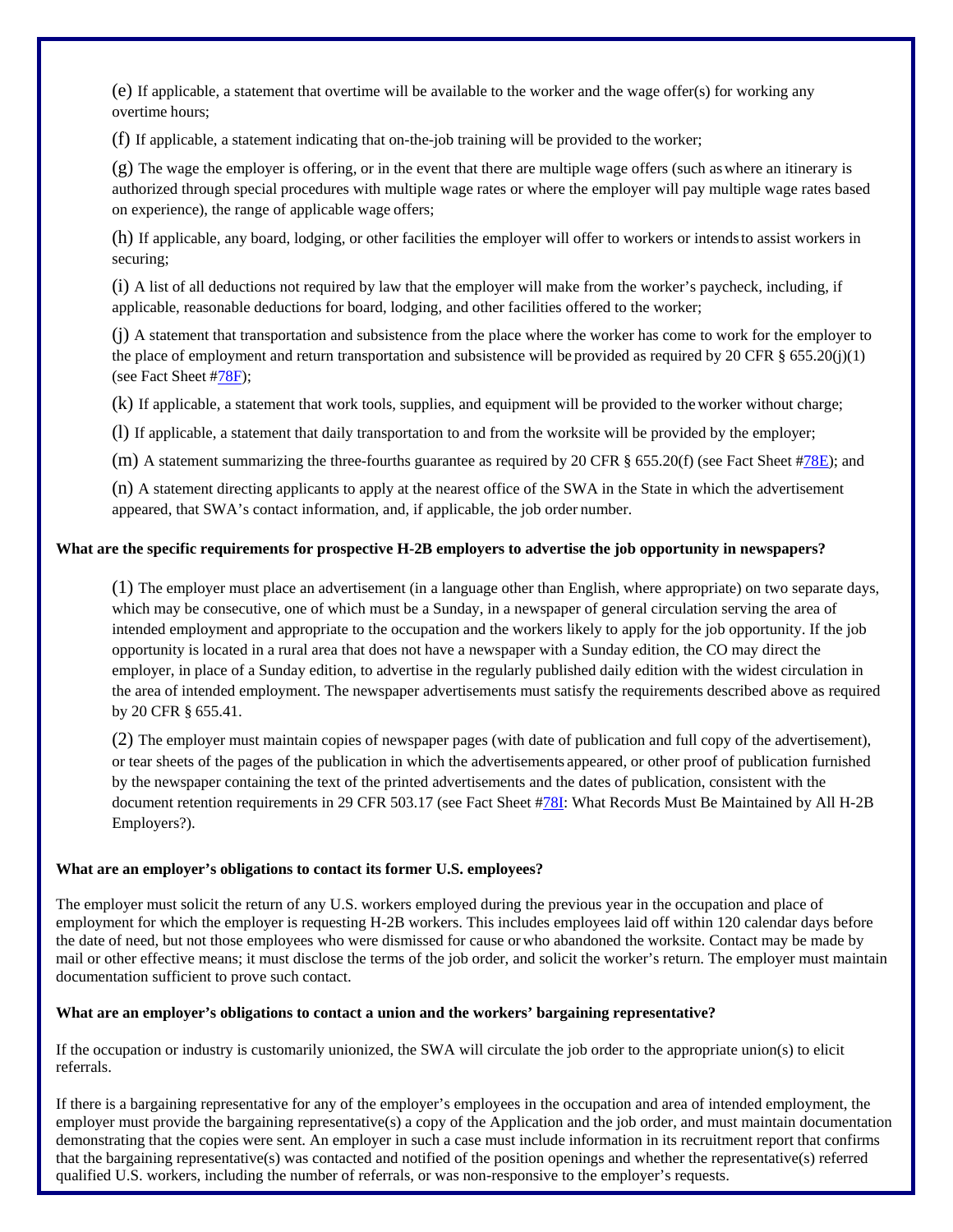## **Are there additional requirements regarding posting and written notice?**

(1) If there is no bargaining representative, the employer must post the availability of the job opportunity in at least two conspicuous locations at each place of anticipated employment or in some other manner that provides reasonable notification to all employees in the job classification and area in which the work will be performed by the H-2B workers. The notice must be posted for at least 15 consecutive business days. The employer must maintain a copy of the posted notice and identify where and when it was posted.

(2) If the CO, in the Notice of Acceptance, directs the employer to do so, the employer must provide written notice of the job opportunity to a community-based organization, and maintain documentation demonstrating that it was sent as directed. In such case the employer must include information in its recruitment report that confirms that the communitybased organization was contacted and notified of the position openings and whether the organization referred qualified U.S. workers, including the number of referrals, or was non-responsive to the employer's requests.

# **May a prospective H-2B employer be required to conduct additional recruitment?**

The employer may be instructed by the CO to conduct additional reasonable recruitment if the CO determines that there likely are qualified U.S. workers available for the work (including for job opportunities located in an area of substantial unemployment). In such case the CO will describe the precise number and nature of the additional recruitment efforts, which may include posting on the employer's Web site or another Web site, contact with community-based organizations, contact with State One-Stop Career Centers, and other print advertising, such as using a professional, trade or ethnic publication where such a publication is appropriate for the occupation and the workers likely to apply for the job opportunity. The CO will specify the documentation or other supporting evidence that must be maintained by the employer as proof that the additional recruitment requirements were met.

## **Which U.S. workers may a State Workforce Agency refer for employment?**

SWAs may only refer for employment individuals who have been apprised of all the material terms and conditions of employment and have indicated by accepting referral to the job opportunity that they are qualified and will be available for employment.

## **What are an employer's requirements to maintain a recruitment report?**

(1) The employer must prepare, sign, and date a written recruitment report as required by § 655.48. The recruitment report must be submitted by the date specified by the CO in the Notice of Acceptance and contain the following information:

(a) The name of each recruitment activity or source (e.g., SWA job order, the name of the newspaper, etc.);

(b) The name and contact information of each U.S. worker who applied for or was referred to the job opportunity up to the date of the preparation of the recruitment report, and the disposition of each worker's application. The employer must clearly indicate whether the job opportunity was offered to the

U.S. worker and whether the U.S. worker accepted or declined;

(c) Confirmation that former U.S. employees were contacted, if applicable, and by what means;

(d) Confirmation that the bargaining representative was contacted, if applicable, and by what means, or that the employer posted the availability of the job opportunity to all employees;

(e) If applicable, confirmation that the community-based organization designated by the COwas contacted;

(f) If applicable, confirmation that additional recruitment was conducted as directed by the CO; and

(g) If applicable, for each U.S. worker who applied for the position but was not hired, the lawful, job- related reason(s) for not hiring the U.S. worker.

(2) The employer must continue to update the recruitment report throughout the recruitment period, until 21 days before the first date of need. The updated report must be made available in the event of a post-certification audit or upon request by DOL.

# **Must an employer disclose agreements with foreign recruiters?**

The employer, and its attorney or agent, as applicable, must provide a copy of all agreements with any agent or recruiter whom it engages or plans to engage in the recruitment of H-2B workers under this Application.